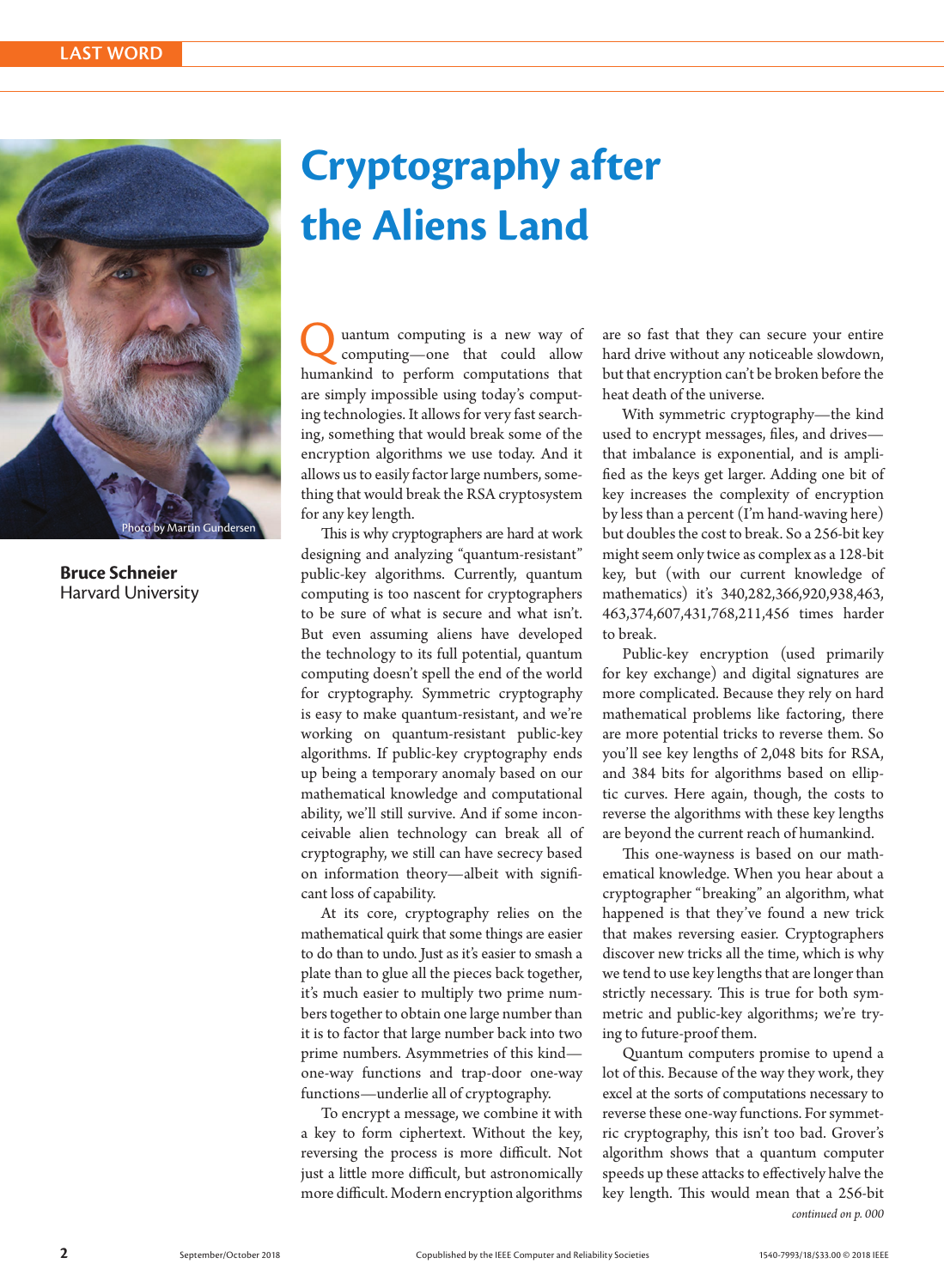## *continued from p. 000*

key is as strong against a quantum computer as a 128-bit key is against a conventional computer; both are secure for the foreseeable future.

For public-key cryptography, the results are more dire. Shor's algorithm can easily break all of the commonly used public-key algorithms based on both factoring and the discrete logarithm problem. Doubling the key length increases the difficulty to break by a factor of eight. That's not enough of a sustainable edge.

There are a lot of caveats to those two paragraphs, the biggest of which is that quantum computers capable of doing anything like this don't currently exist, and no one knows when—or even if we'll be able to build one. We also don't know what sorts of practical difficulties will arise when we try to implement Grover's or Shor's algorithms for anything but toy key sizes. (Error correction on a quantum computer could easily be an unsurmountable problem.) On the other hand, we don't know what other techniques will be discovered once people start working with actual quantum computers. My bet is that we will overcome the engineering challenges, and that there will be many advances and new techniques—but they're going to take time to discover and invent. Just as it took decades for us to get supercomputers in our pockets, it will take decades to work through all the engineering problems necessary to build large-enough quantum computers.

In the short term, cryptographers are putting considerable effort into designing and analyzing quantum-resistant algorithms, and those are likely to remain secure for decades. This is a necessarily slow process, as both good cryptanalysis transitioning standards take time. Luckily, we have time. Practical quantum computing seems

to always remain "ten years in the future," which means no one has any idea.

After that, though, there is always the possibility that those algorithms will fall to aliens with better quantum techniques. I am less worried about symmetric cryptography, where Grover's algorithm is basically an upper limit on quantum improvements, than I am about public-key algorithms based on number theory, which feel more fragile. It's possible that quantum computers will someday break all of them, even those that today are quantum resistant.

If that happens, we will face a world without strong public-key cryptography. That would be a huge blow to security and would break a lot of stuff we currently do, but we could adapt. In the 1980s, Kerberos was an all-symmetric authentication and encryption system. More recently, the GSM cellular standard does both authentication and key distribution—at scale—with only symmetric cryptography. Yes, those systems have centralized points of trust and failure, but it's possible to design other systems that use both secret splitting and secret sharing to minimize that risk. (Imagine that a pair of communicants get a piece of their session key from each of five different key servers.) The ubiquity of communications also makes things easier today. We can use out-of-band protocols where, for example, your phone helps you create a key for your computer. We can use in-person registration for added security, maybe at the store where you buy your smartphone or initialize your Internet service. Advances in hardware may also help to secure keys in this world. I'm not trying to design anything here, only to point out that there are many design possibilities. We know that cryptography is all about trust, and we have a lot more techniques to manage trust

than we did in the early years of the Internet. Some important properties like forward secrecy will be blunted and far more complex, but as long as symmetric cryptography still works, we'll still have security.

It's a weird future. Maybe the whole idea of number theory– based encryption, which is what our modern public-key systems are, is a temporary detour based on our incomplete model of computing. Now that our model has expanded to include quantum computing, we might end up back to where we were in the late 1970s and early 1980s: symmetric cryptography, code-based cryptography, Merkle hash signatures. That would be both amusing and ironic.

Yes, I know that quantum key distribution is a potential replacement for public-key cryptography. But come on—does anyone expect a system that requires specialized communications hardware and cables to be useful for anything but niche applications? The future is mobile, always-on, embedded computing devices. Any security for those will necessarily be software only.

There's one more future scenario to consider, one that doesn't require a quantum computer. While there are several mathematical theories that underpin the one-wayness we use in cryptography, proving the validity of those theories is in fact one of the great open problems in computer science. Just as it is possible for a smart cryptographer to find a new trick that makes it easier to break a particular algorithm, we might imagine aliens with sufficient mathematical theory to break all encryption algorithms. To us, today, this is ridiculous. Publickey cryptography is all number theory, and potentially vulnerable to more mathematically inclined aliens. Symmetric cryptography is so much nonlinear muddle, so easy to make more complex, and so easy to *continued on p. 000*